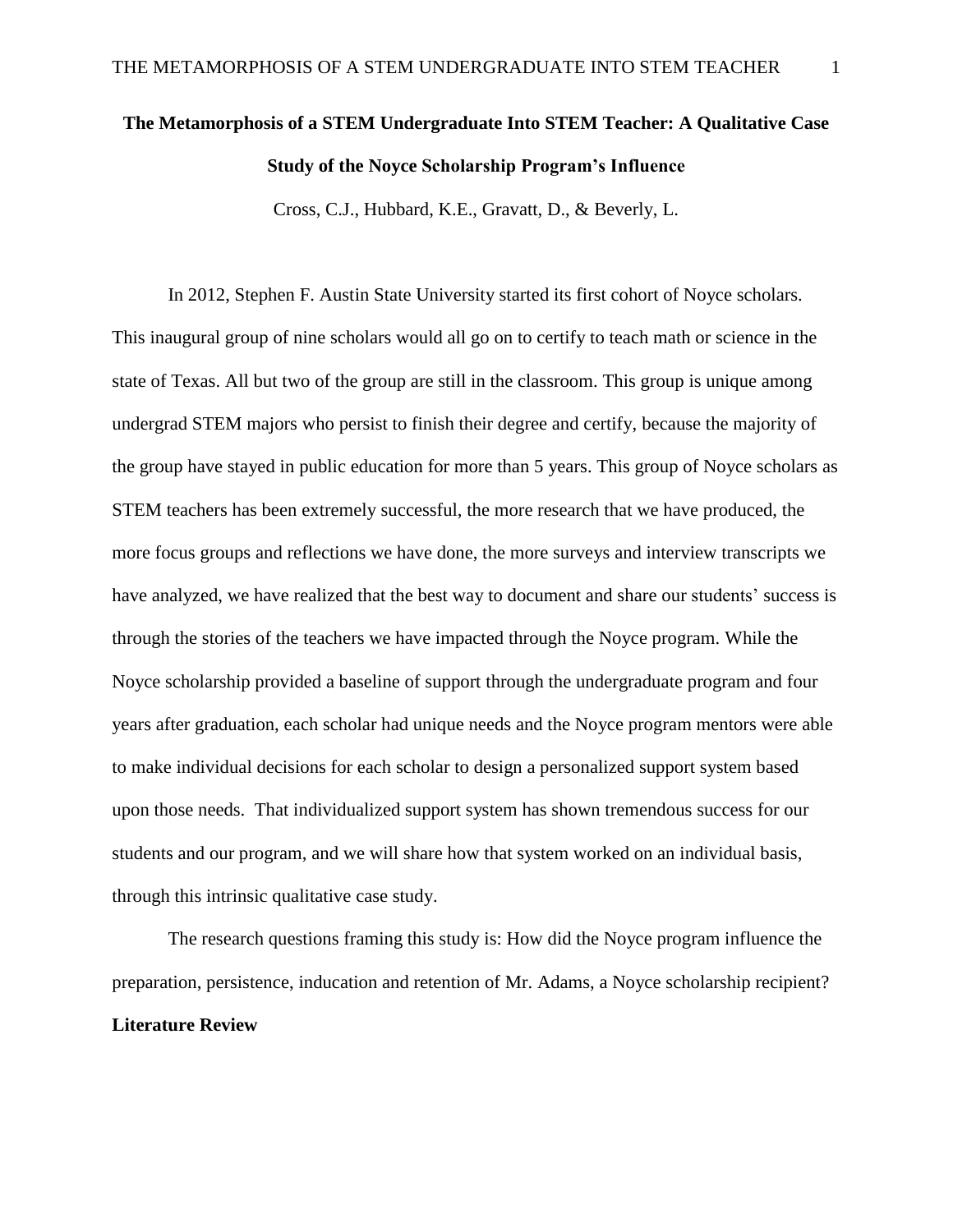Nationwide STEM teachers are in high demand and often hard to find, especially in rural schools (NAS, 2010; Milgrom-Elcott, 2019; Sutcher et al., 2016). The STEM teacher preparation pipeline for our own regional comprehensive university, Stephen F. Austin State University (SFASU), situated in a remote rural location, is less of a pipeline and more of a sieve. Outside of the Noyce program only 25% of science teaching majors and 17% of math teaching majors persisted to graduation with a teaching certificate between 2007-2018. For the Deep East Texas area that includes 12 counties, 36 cities, and 40 school districts, this means that the university's traditional undergraduate certification program has produced only 25 math teachers, and only 22 science teachers between 2007 to 2018 to meet the STEM education needs of the Deep East Texas region. This institutional information does not include the success of the Noyce scholarship program which is also at the same university. At SFASU, the Noyce program is called Talented Teachers in Training for Texas (T4) and has a 100% retention rate. T4 has graduated 93% of the participants in the program with a STEM teaching certificates and the remaining 7% remain in the program, on track to graduate in December 2020. Of the 41 current program graduates, 100% have either already begun teaching in a high need school or have accepted a position to teach beginning in Fall 2020. Only 2 of the 41 graduates have defaulted on their Noyce teaching commitment, which corresponds to two years of teaching STEM in a highneed school for each year of receiving the scholarship. Of the nine participants in the first cohort, of which the subject for our case study was a member, 6 completed their high-need STEM teaching commitment and continue to teach in a high-need STEM school even after that commitment. One participant deferred her commitment to teach high-need STEM but is currently in the classroom teaching high-need STEM. Another completed her four year highneed commitment and is now no longer in the teaching profession. The last of the nine left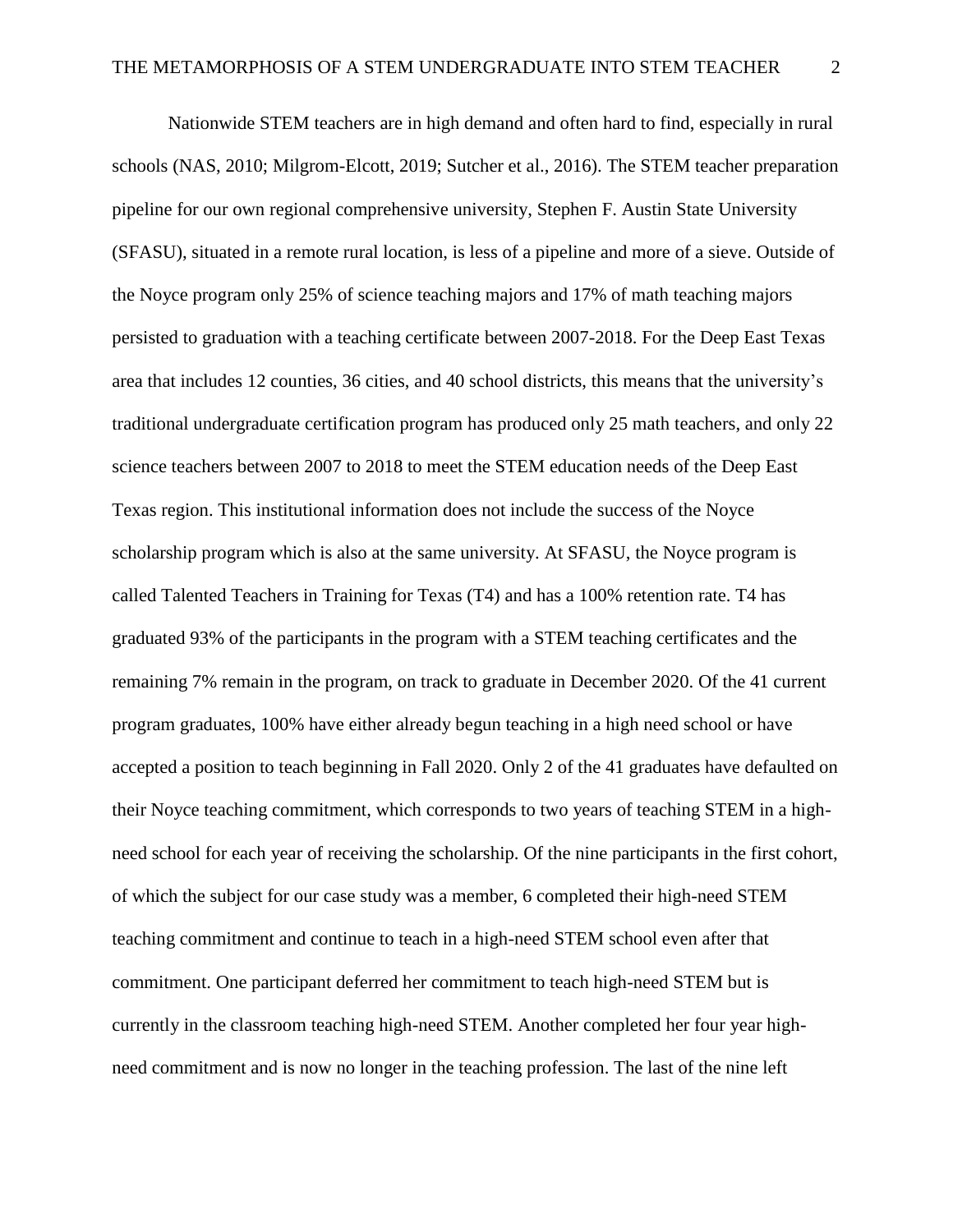secondary teaching in the first year of his teaching commitment, and is now pursuing work in research chemisty. According to the Houston Chronicle, in 2019, 1 in 3 teachers quit in Texas before their sixth year (Zelinkski, 2019). According to Carver-Thomas and Darling-Hammond (2017) there is higher STEM teacher turnover in schools that are Title 1 or rural. Most of the schools in the Deep East Texas area are rural and almost all of them qualify for Title 1 funds. The SFASU T4 program seeks to well prepare high quality STEM teachers to teach in Title 1, rural and urban school districts. While the rest of Texas has a 25-30% STEM teacher turnover rate, in the T4 program at SFASU, 85% of STEM teachers who graduated from SFASU as part of the Noyce program are still in the classroom.

Darling-Hammond (2010) indicated that good teacher preparation programs are intentional about field experiences, that field experiences begin early in the EPP, and are intensive, meaning, not just an hour or two here or there. They include long days observing, helping, teaching beside experienced teachers, and then being given the opportunity to critically reflect on those expeinces. They also include specific content area tools/components, opportunity to evaluate state/local curriculums that can then be applied within the field expierences. These carefully crafted and deconstructed field experiences allow teachers to see examples and non examples of classroom management, rapport, curriculum, instructional methods, in class procedures that are combined to create a vision of what kind of teacher the pre-service teacher candidate sees in themselves. These types of field experiences produce high quality teachers (Darling-Hammond, 2010). These are the types of field experiences that were organized in Mr. Adams' pre-service teacher preparation program through the Noyce scholarship program.

Carver-Thomas and Darling Hammond's (2017) research findings indicate that teacher preparation programs can mediate the increasing national teacher turnover problem by creating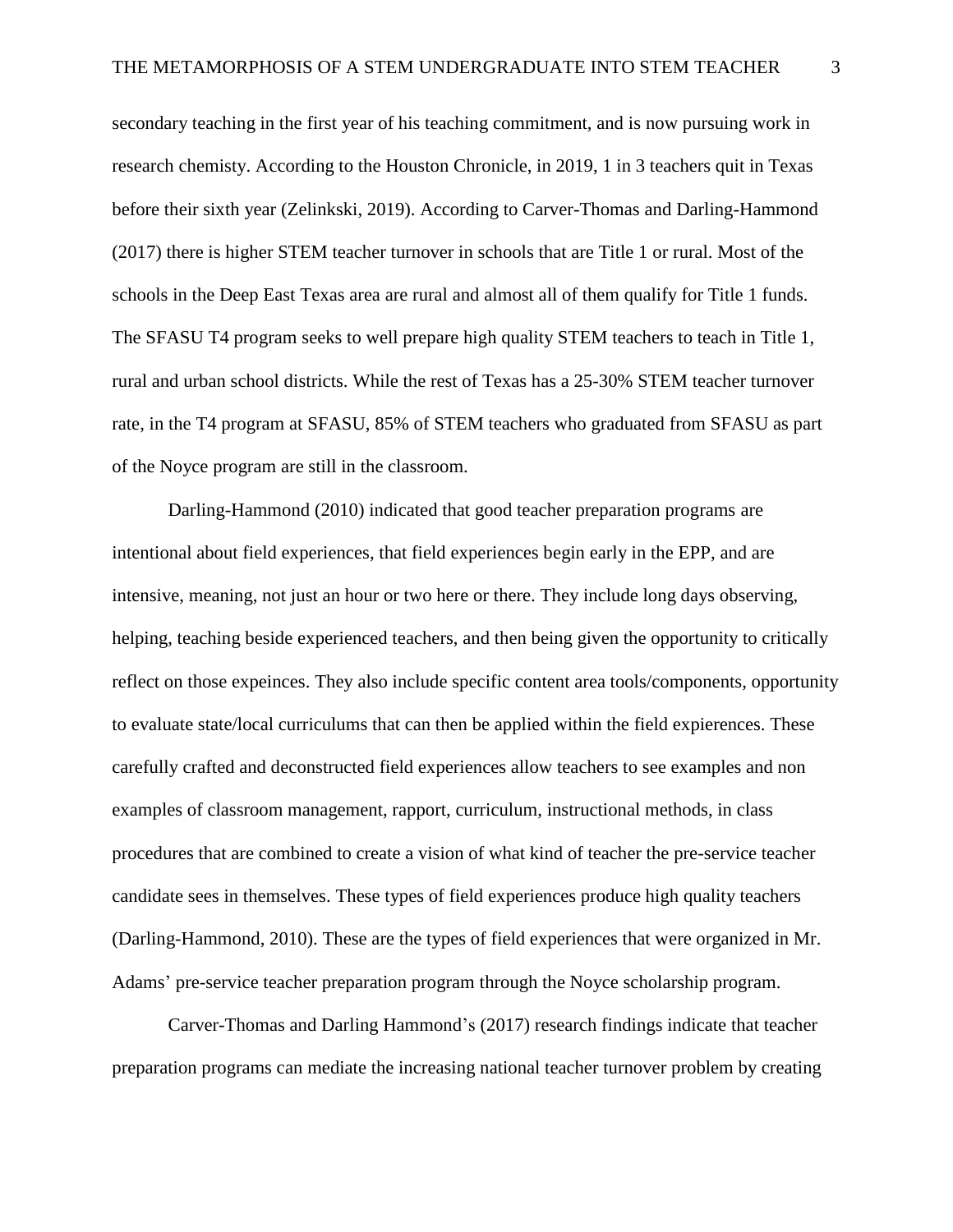teacher residency programs, and providing high quality mentoring and induction programs. These key elements allow teachers to experience a high number of practice teaching experiences under the careful eye of training mentor teachers and university mentors, and critical reflection within and after those experiences helps the pre-service teacher be prepared for challenges in the teaching field.

## **Significance**

A report from Carver-Thomas and Darling Hammond (2017) indicates that increasing rates of teacher turnover is not only costly, but negatively impacts student academic achievement. They recommend that teacher education programs can help mitigate teacher turnover by creating residency programs, long term mentoring networks, and quality induction programs to support novice teachers. The Noyce scholarship program at SFASU provides preservice STEM teachers with high quality mentoring and induction programs and its success provides the inspiration for this study.

This study needs to be conducted because high quality STEM teachers who stay in the classroom are needed across the US (Carver-Thomas & Darling-Hammond, 2017), the journey from STEM major to STEM teacher is not well documented or understood and is treacherous, particularly because the supports and resources that worked for one particular student may not work for other students. Detailed investigation into what assists STEM teachers in persisting to graduation, certification, and then to become effective teachers is necessary to improve the current STEM major to STEM teacher pipelines at all public universities. The Noyce program, funded by the NSF, is key in the ability of universities, especially such as the one in this case, to produce high quality STEM teachers. This case study is significant to the NSF, policymakers and legislators designing budgets for national and state support for mentoring programs for STEM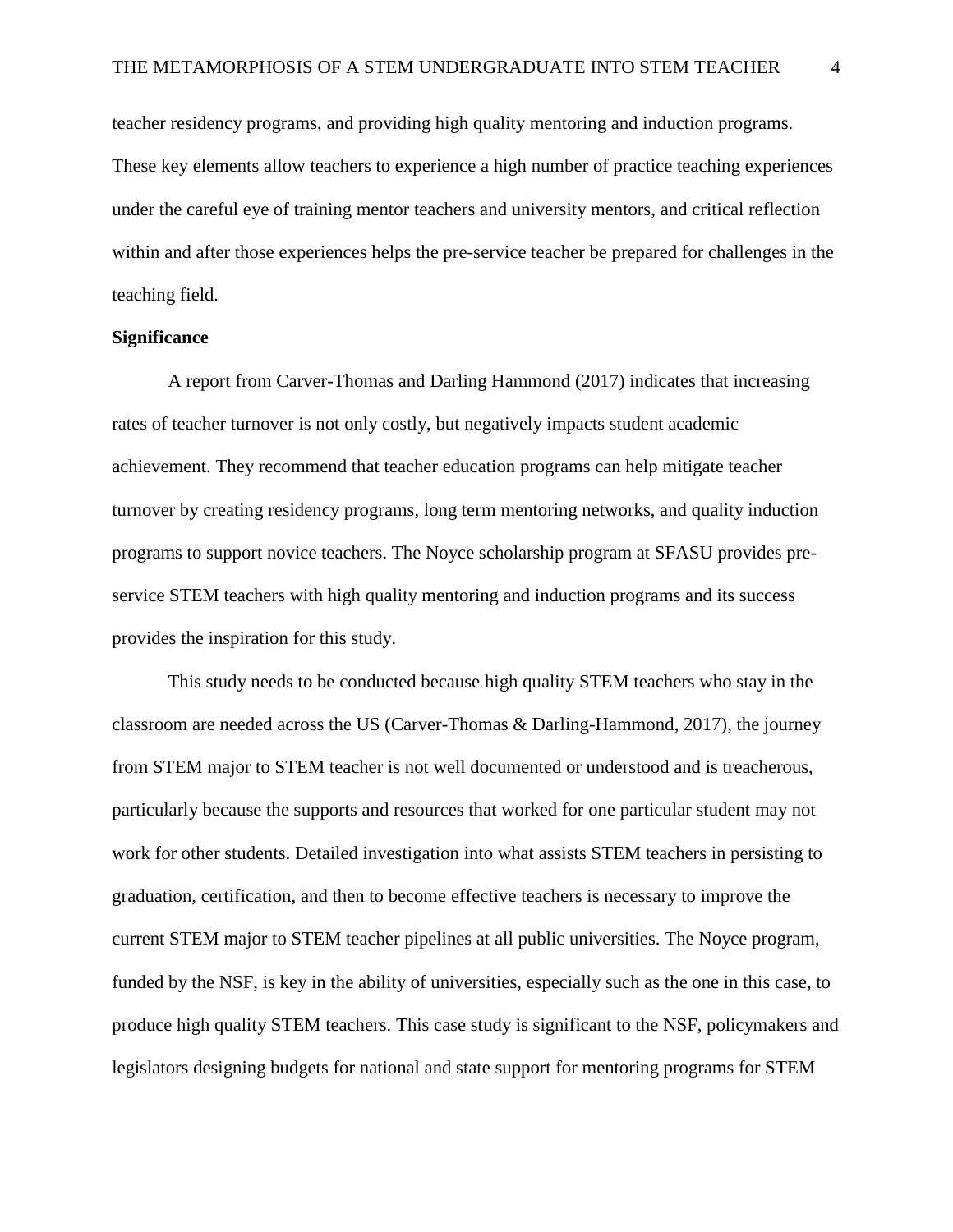teachers, and also university personnel involved STEM teacher preparation. STEM teachers are key to the success of our nation in its ability to value science and math as a society, and to be competitive and innovative on a global level in STEM fields. Though STEM teacher attrition is an extremely costly challenge, the value of quality STEM education far exceeds simple monetary terms. In times when leaders and influencers debate the accurate use of science and data, equipping the next generation with STEM literacy is paramount.

# **Context of the Study**

The culture and demographics of Deep East Texas reflect the culture and demographics of the Southern United States. Race and gender are systemically and socially the key to available STEM career pathways that students are presented with from elementary to high school (Catalyst, 2019). The individual in this case study is a white male from a low socioeconomic status home in a rural and remote location. While we acknowledge the privilege due to race and gender of our participant, we acknowledge and lament the countless PK-12 student that were never presented STEM teaching as a viable pathway because of their race and gender. While our student did face hardships in his past, his race and gender were not one of the things that was a challenge. However, his low socioeconomic background is indicated by research findings to decrease the likelihood of high achievement in high school STEM classes and also decreases the likelihood of successful attainment of a STEM college degree (Rozek et al., 2019).

#### **University EPP, Induction and Novice Teacher support**

During the traditional EPP at this university in Deep East Texas, there is no formal EPP mentoring program, which is not uncommon across the EPP's in the US. The Noyce scholarship program provides each participant with a high quality and long term mentoring network consisting of an experienced mentor teacher, and a group of faculty mentors that also function as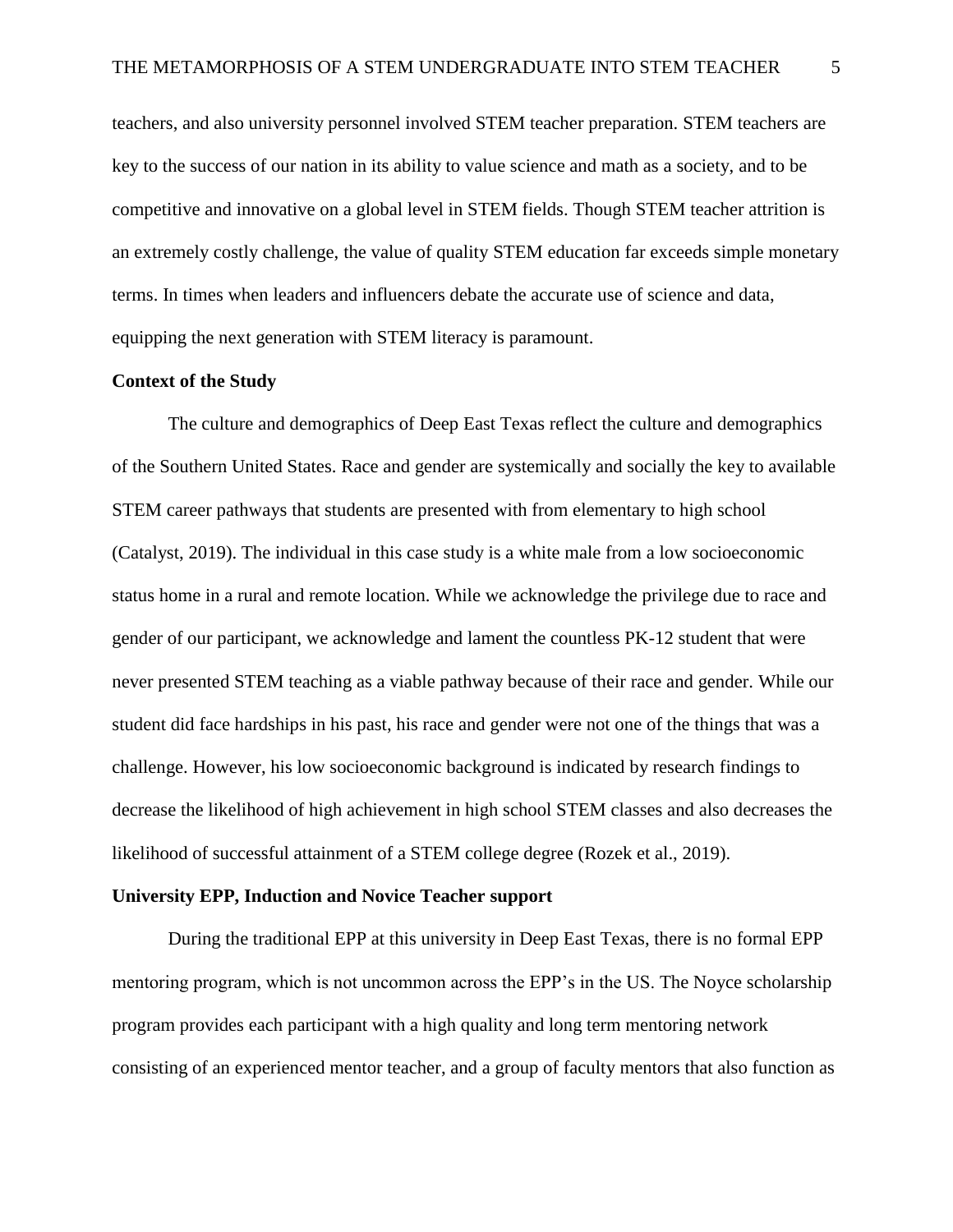undergraduate advocates for each participants. The Noyce program also provided each participant with an early intense field experience combined with opportunity for critical reflection, bi-weekly meetings consisting of mentoring and education curriculum and instruction, funding to travel to attend teaching conferences, and community building meetings twice per semester, as well as regular one-on-one check ins from various people in the mentoring network. After graduation, participants are invited to induction workshops that are also certified as professional development, mentor teacher observations, and frequent check ins by Noyce faculty and staff. The Noyce grant also periodically provides teachers with classroom supplies of the teacher's personal choosing. Many of the Noyce scholars work in rural districts that do not have items such as math manipulatives, or easy access to consumable items, so the Noyce staff have asked for "wish list" items and supply them. This constant support from the beginning of the participants' involvement in the program creates a community not only with the Noyce faculty and staff but also among the participants. They often contact each other informally to exchange ideas about curriculum, information about job opportunities, and opportunities to attend conferences together. Each Noyce participant experiences the program differently based upon their specific needs. The Noyce faculty meet on a biweekly basis to discuss individual and group Noyce participant needs/supports to implement. This allows the participants to get individualized support as they need it.

# **Methodology**

A qualitative case study research methodology was chosen for this project because this research is an exploration and in depth analysis of a variety of data sources collected over a period of 8 years for one student as they completed their undergraduate STEM degree and transitioned to the career of STEM teacher. Creswell stated, "case study research is a qualitative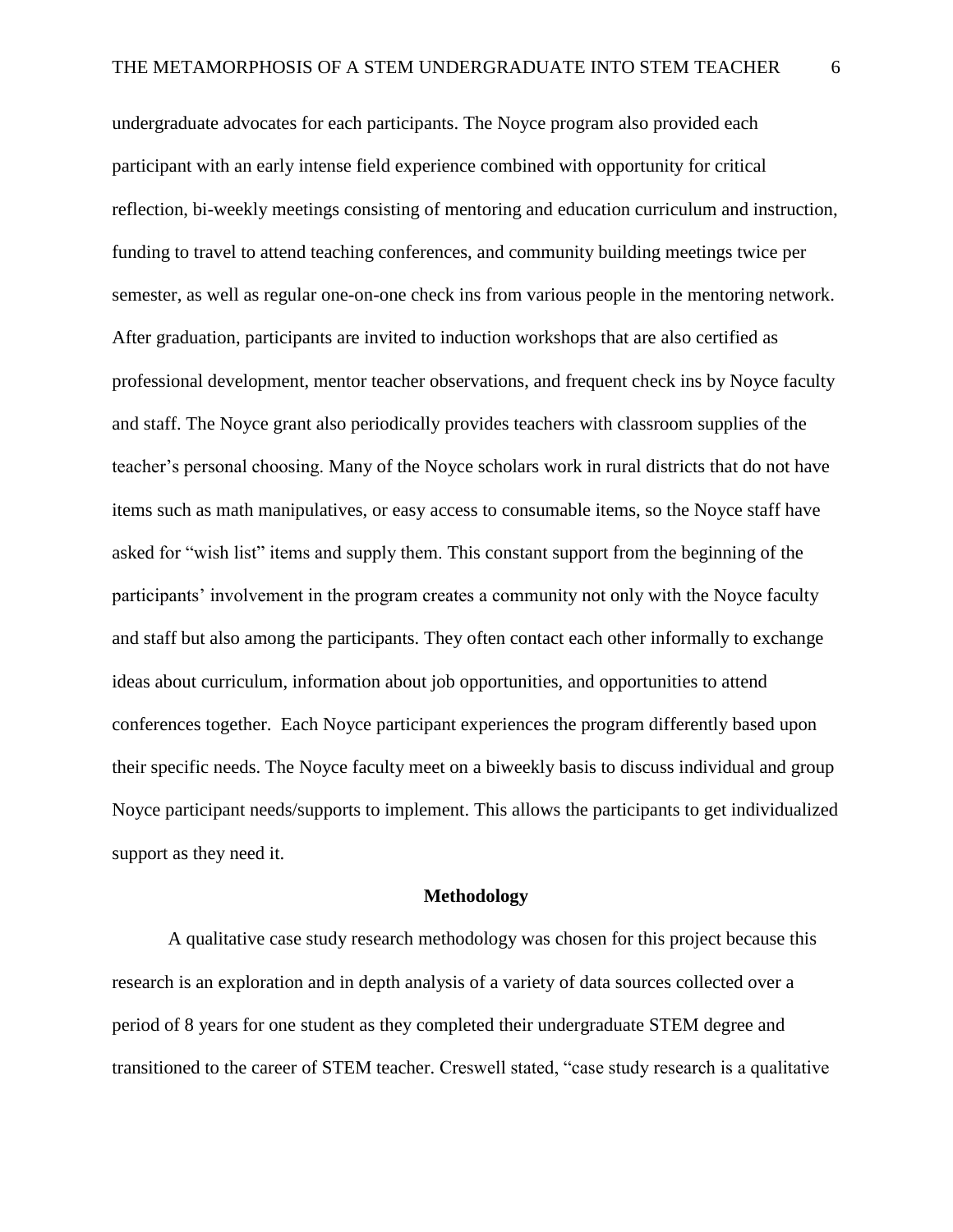approach in which the investigator explores a bounded system (a case)…over time, through detailed, in-depth data collection involving multiple sources of information (e.g. observations interviews, audiovisual material, and documents and reports), and reports a case description and case based themes (2007, p. 73). Case study was appropriate for this research because enabled focus to center on one teacher candidate's experience in the Noyce scholarship program and provide thick description of that experience. Stake (1995) recommends case study for documenting the intricacies of the subject of the study and the envirnomet and influences on that subject. Stake stated that case qualitative case study research is "naturalistic, holistic, ethnographic, phenomenological, and biographic" (Stake, 1995, pp. xi-xii). The "thick description" element of a case study is "necessary for judgments of transferability" and "raise[s] the reader's level of understanding of the focus of the study" (Erlandson et al., 1993, p. 164). Thick description was included in the form of vingettes based upon the data analysis in order to help the reader form a clear picture of the data analysis in the form of a story. Ely et al. (1997) recommend the use of vingettes in qualitative research as a form of documenting data, they stated, "Vingetttes are compact sketches that can be used to introduce characters, foreshadow events and analysis to come, highlight particular findings, or summarize a particular theme or issue in alaysis and interpretation." (p. 70).

The underlying framework for this case study is twofold: to document key themes captured in the journey of an undergraduate STEM major to STEM teacher, and to examine how those ideas were influenced by the subject's participation in the Noyce program . Stake (2005) recommends intrinsic case studies as forms of program evaluation. According to Merriam (2009) and Lincoln and Guba (1981) case studies are an effective method of evaluation reports. According to Merriam (2009) case studies as program evaluations can be persuasive because of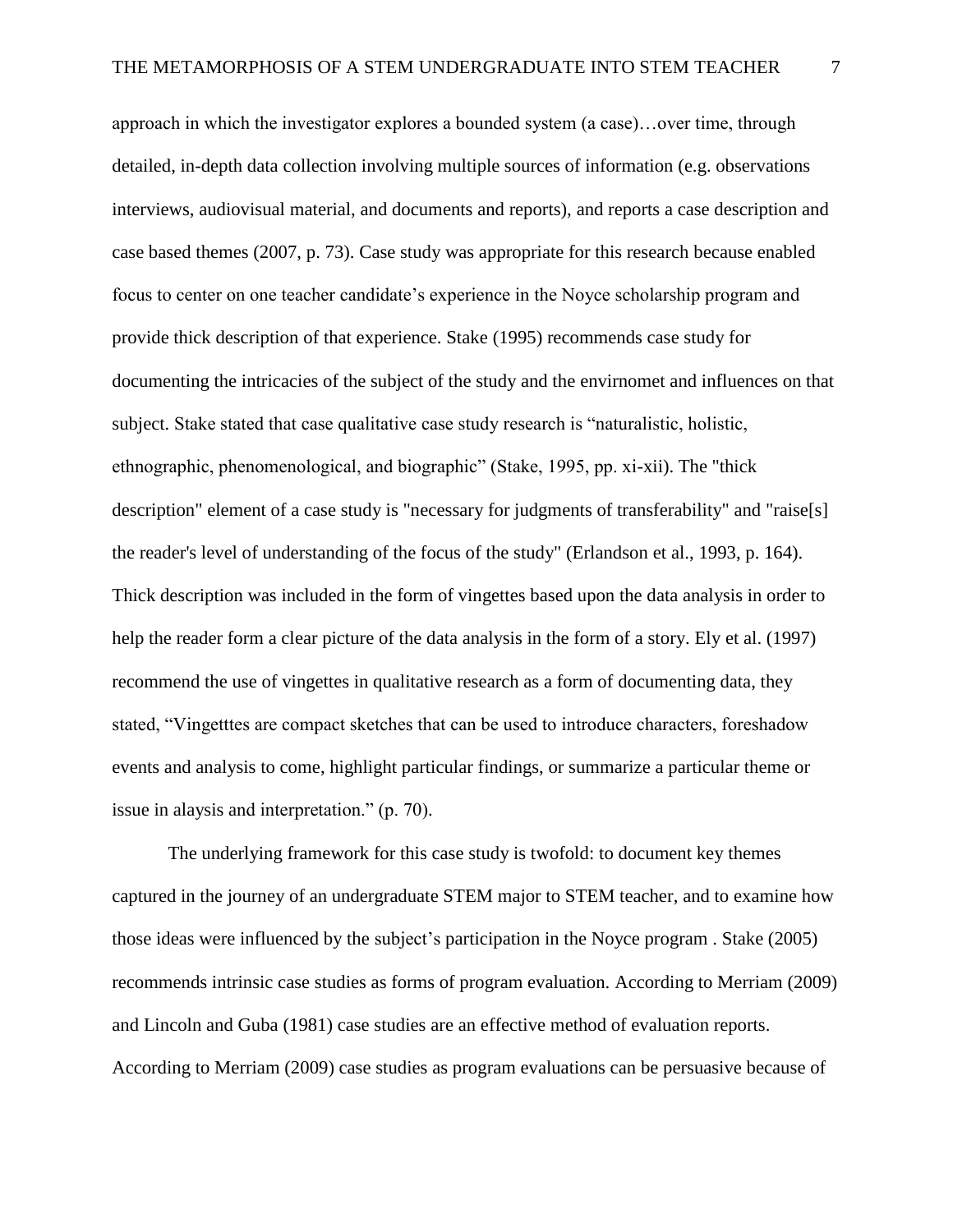the thick description, naturalistic context, and simplified data that can "illuminate meaning, and can communicate tacit knowledge" (p. 49).

# **Data Sources**

The data artifacts were collected over a period of 8 years, between 2012 through 2020. They include: participant interviews, participant surveys, participant reflection artifacts and emails; mentor teacher surveys, observations, and interviews; principal surveys, observations, appraisals and emails; Noyce faculty mentor interviews, surveys, and observations, and emails; graduate student researcher observations, analysis of videos, and interviews; archival data from participant experiences such as reflections on conference attendance, master teacher job shadow, and mentoring reflections. The great variety of data sources from a period of 8 years and from a variety of different roles, interactions, and viewpoints is key to creating an accurate portrayal of the participant, and ensures theoretical saturation for the themes.

### **Data Analysis**

The data analysis is framed in grounded theory (Glaser and Straus, 1967). Within this intrinsic case, each data sources was evaluated using open coding for codes and emergent themes using the constant comparative method. After themes were identified and coding was completed, the data analysis and codes were evaluated by a critical friend who also analyzed the data sources, codes, and emergent themes to increase integrity and also provide a unique on the data analysis (Appleton, 2011). Within case study research, it can be difficult for a researcher to navigate the gray areas between theoretical sensitivity and implicit bias, the addition of a critical friend who was not affiliated with the Noyce scholarship program, data collection, and had no knowledge of the participant was used as a second set of eyes to examine the data analysis,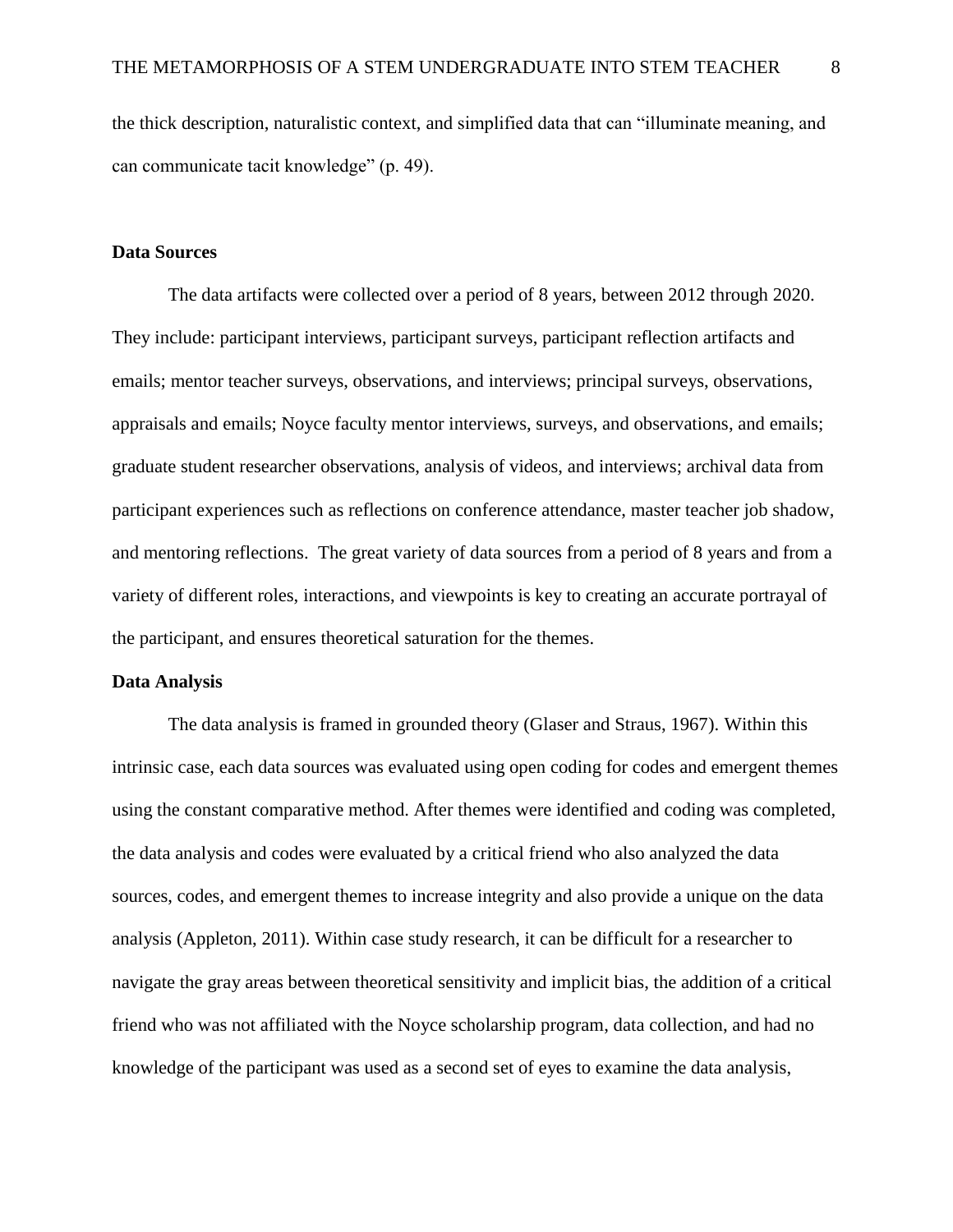identified codes and themes. This critical friend allowed the researcher to help support integrity and trustworthiness within the research (Appleton, 2011).

# **Results**

# **Themes**

Within the data analysis three primary themes emerged.

# *Theme 1*

The Noyce program provided Mr. Adams with the early intense field experiences and feedback necessary to help him take his previously formed altruistic motivation for teaching and create a firm student-centered vision of himself as a teacher. The Noyce program supported him as he created a classroom environment facilitating excellent student rapport.

**Theme 1 Applied.** The participant began his undergraduate journey as a STEM major with evidence of an internal altruistic motivation to be a STEM teacher in order to connect with students and be a positive influence in their lives. This altruistic motivation was regularly reinforced by the experiences and mentoring provided by the participants involvement in the Noyce scholarship grant. In his first early intense field experience, a job shadow in which he shadowed a math teacher in a local public school for a week, he stated in a reflection about the experience,

I want to do that on a daily basis, it is not about the money. Honestly, if it were I wouldn't be interested in teaching. I wanted to help them not only succeed in life, but help build their foundation of core values such as honestly, integrity, and respect, by being a positive role model in and out of the classroom. These core values help prepare students for their choice of the work force, military, or even to get to a higher education.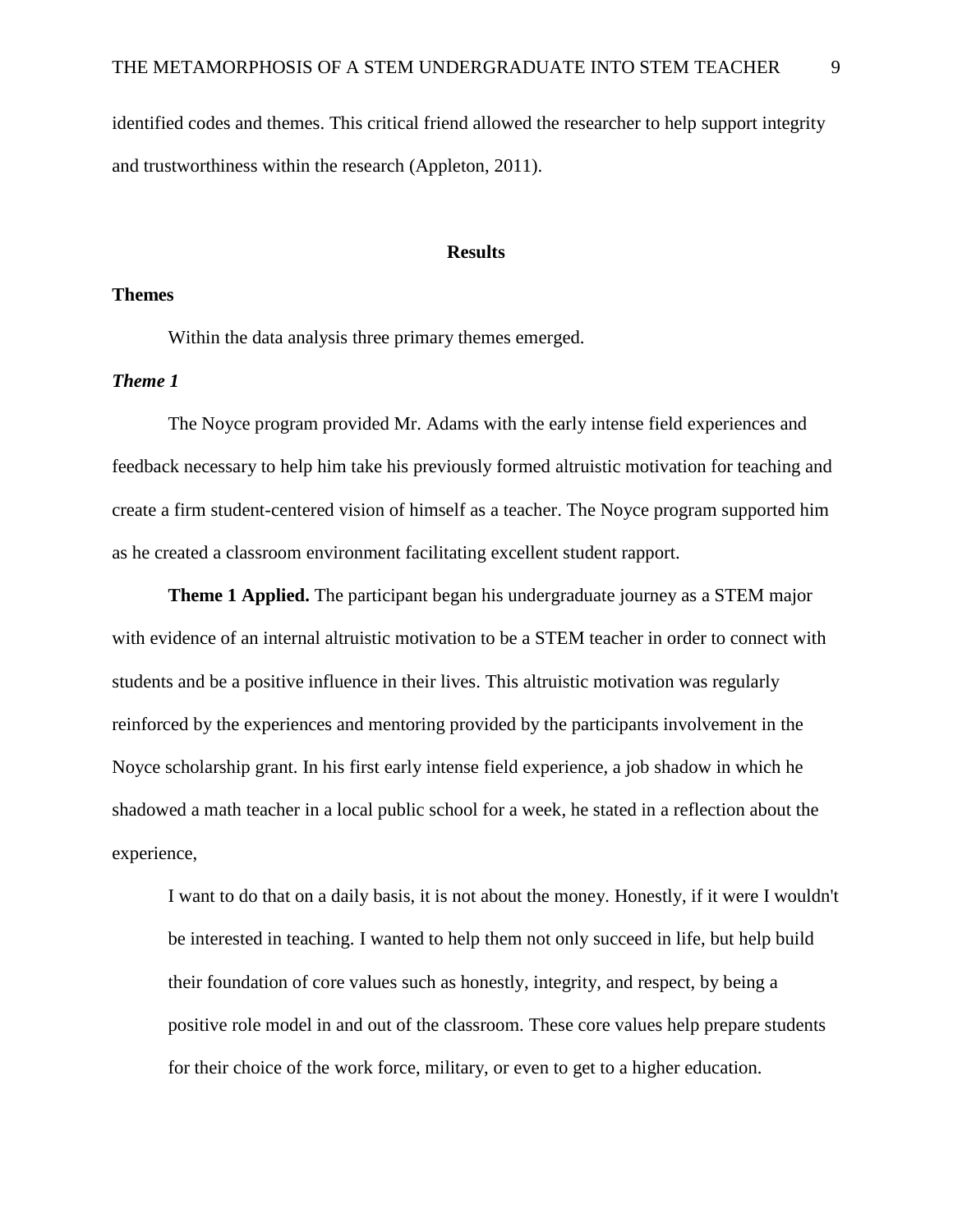This statement from the first field experienced that Mr. Adams ever had indicates that from the beginning he was driven by altruistic motivations to teach. In another field experience Mr. Adams observed of the teacher, "He also didn't respect them. He just acted like they were good for nothing and couldn't learn." While Mr. Adams had positive examples of teaching during field experience, it seemed that he was equally impacted by the negative experience of watching a teacher who had no respect for the students. These early field experiences seem to have facilitated Mr. Adams' mental construction of who he wanted to be as a teacher. He stated in another reflection, "I plan on making the classroom as relaxing and creative as I can. With this in mind it all starts with attitude, hopefully if I come in with a positive attitude the students will feed off that then the environment will be a positive one." This indicates that these early field experiences combined with critical reflection facilitated Mr. Adams as a future STEM teachers in constructing an internal framework for what kind of teacher he wanted to be. Early intentional and intensive field experiences combined with critical reflection are keys to quality teacher education programs (Darling-Hammond, 2010).

When Mr. Adams began to student teach, his work to connect personally with his students was noticed by his principal, his cooperating teacher, and his mentor teacher. Here are some of the statements from observations documenting Mr. Adams rapport with his students.

# **Table 1**

| Source                               | Date           | <b>Statement</b>                                                                              |
|--------------------------------------|----------------|-----------------------------------------------------------------------------------------------|
| Principal Survey                     | Summer<br>2015 | He also has spent a good amount of time establishing<br>positive relationships with our kids. |
| Cooperating<br><b>Teacher Survey</b> | Summer<br>2015 | He established excellent rapport with all of the students                                     |

### *Statements About Mr. Adams Teaching*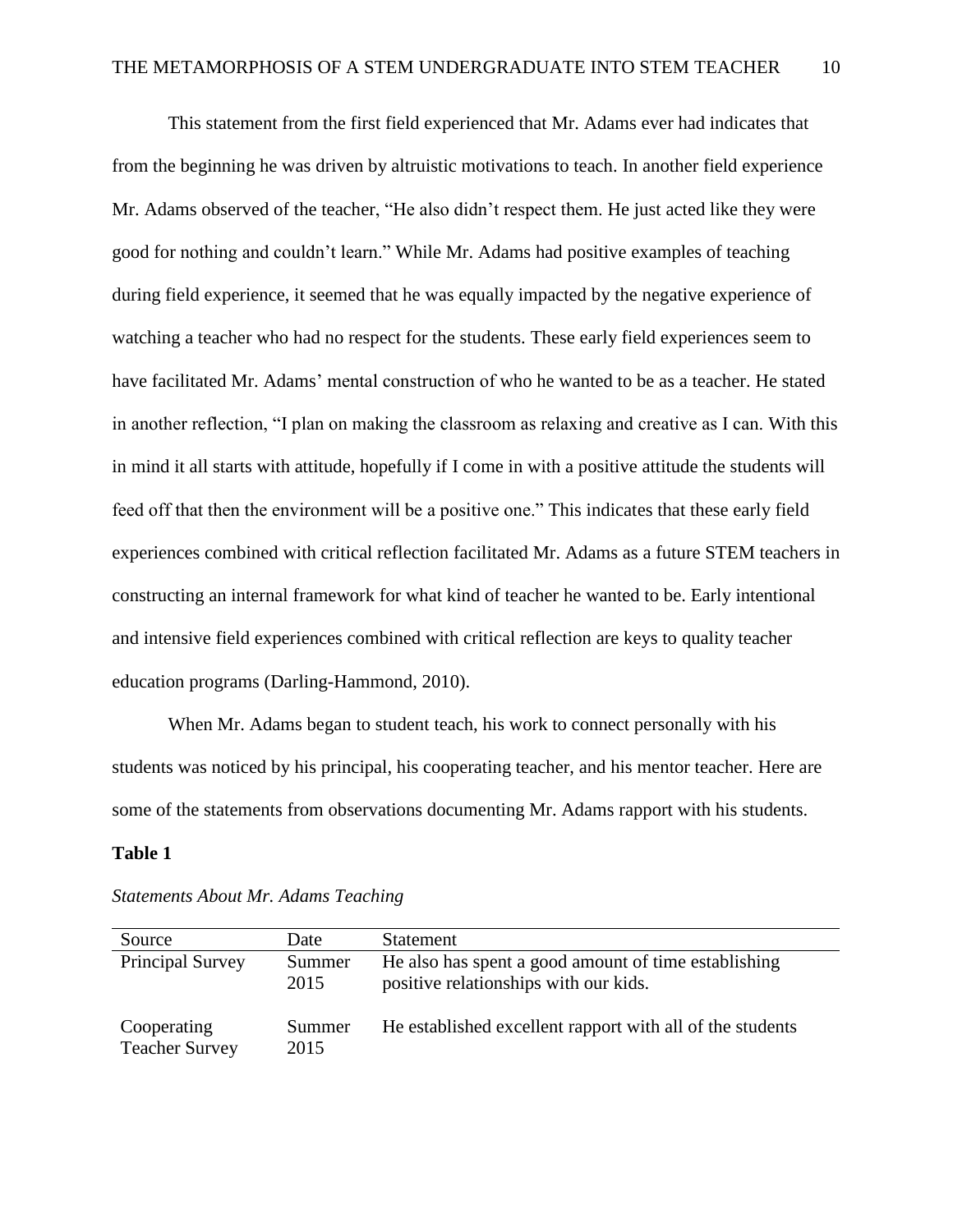| Noyce mentor<br>teacher                                      | Summer<br>2015   | Mr. Adam's greatest strength is his desire to make a<br>difference in his students' lives. His ability to relate to his<br>students is exceptional. He spends a tremendous amount of<br>time outside the classroom [to] develop a rapport with his<br>students that carries to the classroom." |
|--------------------------------------------------------------|------------------|------------------------------------------------------------------------------------------------------------------------------------------------------------------------------------------------------------------------------------------------------------------------------------------------|
| Source                                                       | Date             | <b>Statement</b>                                                                                                                                                                                                                                                                               |
| Researcher                                                   | Spring           | Excellent rapport with students. Specific                                                                                                                                                                                                                                                      |
| observation                                                  | 2016             | equations/conversations with students.                                                                                                                                                                                                                                                         |
| Analysis of In<br>Class Video by<br><b>Classroom Teacher</b> | Spring<br>2016   | Encouraging and uplifting. Pushes them out of comfort<br>zone with support. Natural conversations with students.<br>Authentic communication with respect.                                                                                                                                      |
| Principal<br>Observation                                     | December<br>2016 | Mr. Adams has done a tremendous job of establishing<br>positive relationships with our students his co-workers and<br>parents.                                                                                                                                                                 |
| Principal Appraisal                                          | May 2016         | Mr. Adams is strong in the area of verbal communication<br>with his students, evidence that he has established positive<br>relationships with those in his class.                                                                                                                              |
| Principal Appraisal                                          | January<br>2018  | Mr. Adams provides positive feedback to build positive<br>rapport with his students. He leads a safe and orderly<br>classroom that inspires students to work collaboratively to<br>complete tasks                                                                                              |
| Student comment<br>in in-class video<br>transcript           | January<br>2018  | I swear you are the best teacher ever.                                                                                                                                                                                                                                                         |
| Noyce mentor<br>teacher reflection<br>on observation         | Summer<br>2019   | Mr. Adams has a great rapport with his students. Definitely<br>an atmosphere of mutual respect.                                                                                                                                                                                                |

Note: You can add a note here if you like. Just replace the portion in blue, if not remove blue and green.

Mr. Adams clearly began his STEM undergrad to STEM teacher journey with the idea that he wanted to make a difference in the lives of his students. He persisted in achieving that goal and maintains that reputation within his school district. The Noyce program allowed him the early intense field experiences needed to develop the framework for his teaching philosophy and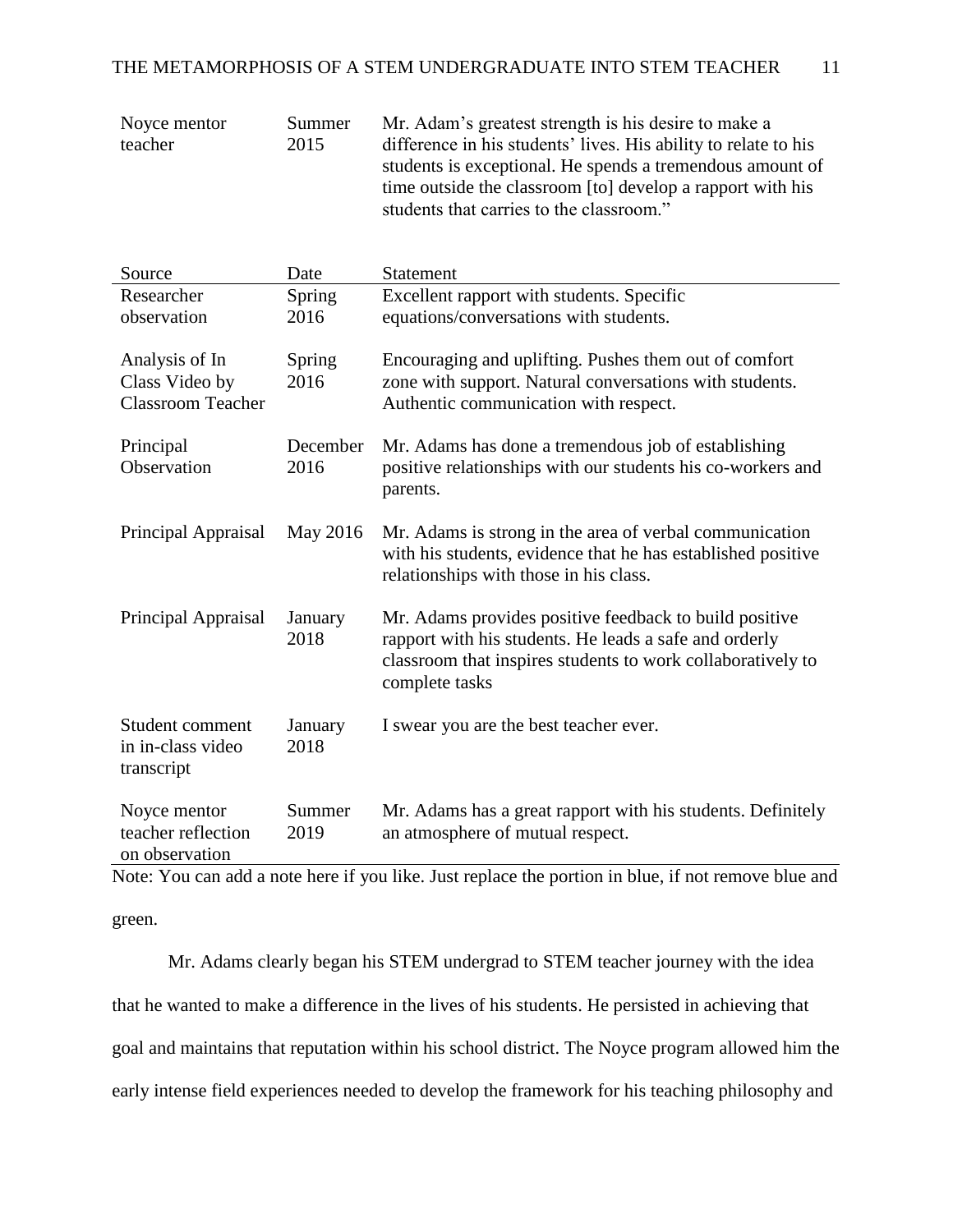then the Noyce mentors provided consistent positive feedback to provide the impetus for him to make his philosophy a reality. Positive rapport with students is indicated by research findings to be key in the academic success of students (Frisby et al., 2017), but Mr. Adams' intent to connect and help students seems to go far beyond just the academic success of his students, as he stated in an interview in Spring 2016, where he shared a story about one of his students, "I actually had a kid call me, and thank me for saving his life! He said, '*I have* (*added by researcher for clarity*) been messed up for a really long time, and I was going to commit suicide but because of you I didn't!'. I got the kid help and he is doing better now!". The Noyce program not only allowed Mr. Adams to create a clear picture of himself being able to create authentic relationships with students, but it also gave him the reinforcement and positive feedback that helped him mature that viewpoint as he grew as a teacher. Mr. Adams beat the teacher burnout odds.

## *Theme 2*

The early field experiences allowed Mr. Adams to form an accurate perception of STEM teaching and prepared the participant for challenges of teaching.

**Theme 2 Applied.** The participant was able to develop an accurate perception of STEM teaching through his involvement in the Noyce scholarship grant and the increased number of field experience hours provided to him, this early intense field experience prepared him to be ready for the demands of STEM teaching. After the Master Teacher Job Shadow, in which the participants spend a week shadowing a STEM teacher before they begin their teacher certification coursework, Mr. Adams stated in his reflection, "It did give me a heads up of what I'm getting into." In 2016, when he was interviewed about his choices of instructional methods, he stated,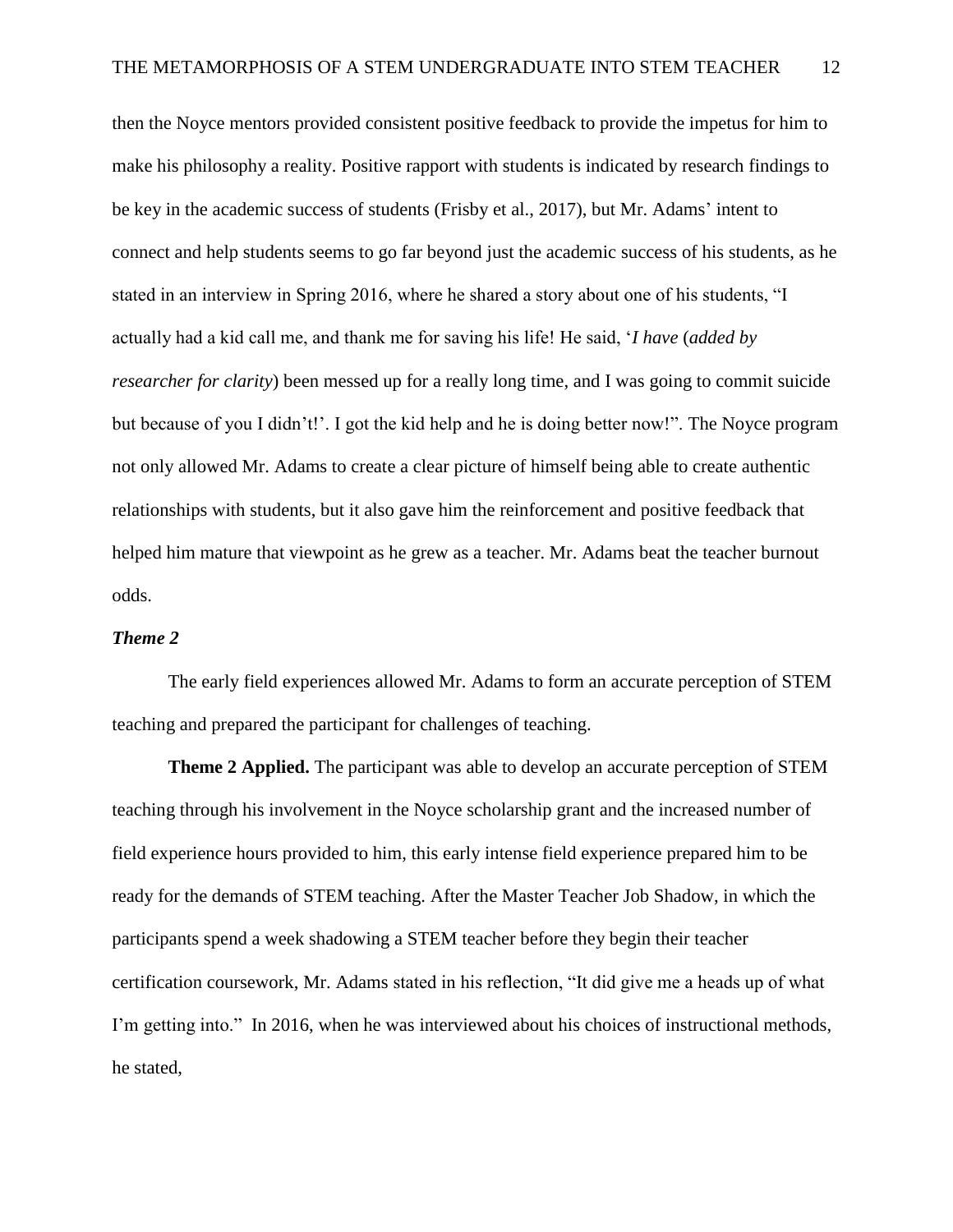I thought along with the T4 program and the SFA teaching program they did a great job of showing me what teaching really is. Showed kind of lesson plans, planning and the time it takes. They did their best to put you in the classroom and show you what it looks like. With T4, every other week we were meeting new people, principals, teachers, etc. Gave a lot of experiences and the more experience you have the more you learn.

Some of the difficulties with traditional approaches to professional experience programs may relate to the fragmentation of coursework and classroom practice (Eames & Coll, 2010). Consequently, many pre-service teachers do not find it easy to integrate what they are learning at university with what they are experiencing at the school. In addition, the nature of the mentoring from professional experience supervisors available to pre-service teachers can be inconsistent (Atputhasamy, 2005; Wilson, 2006). As noted by Sim (2006, p.78) traditionally-oriented supervisory practices may provide only limited support for preservice teachers to "explore, discuss, and reflect on their developing understandings." The challenge for teacher educators is to devise new kinds of professional experience programs that help pre-service teachers integrate theory and practice (Eames & Coll, 2010), which the Noyce program was able to do through biweekly meetings to critically reflect on field experiences, give Mr. Adams support in forming an accurate perception of STEM teaching, and help him envision ways to create a student centered classroom environment, while encouraging him to be cognizant and prepared for the challenges of STEM teaching. In the same interview from 2016, Mr. Adams stated, "Through the T4 program, I immediately entered the classroom with several internships working with experienced and inexperienced teacher - each offering their own advice." One crucial element in helping prospective teachers to identify some of the shortcomings in traditional teaching practices and encourage them to broaden their range of pedagogical approaches is by engaging in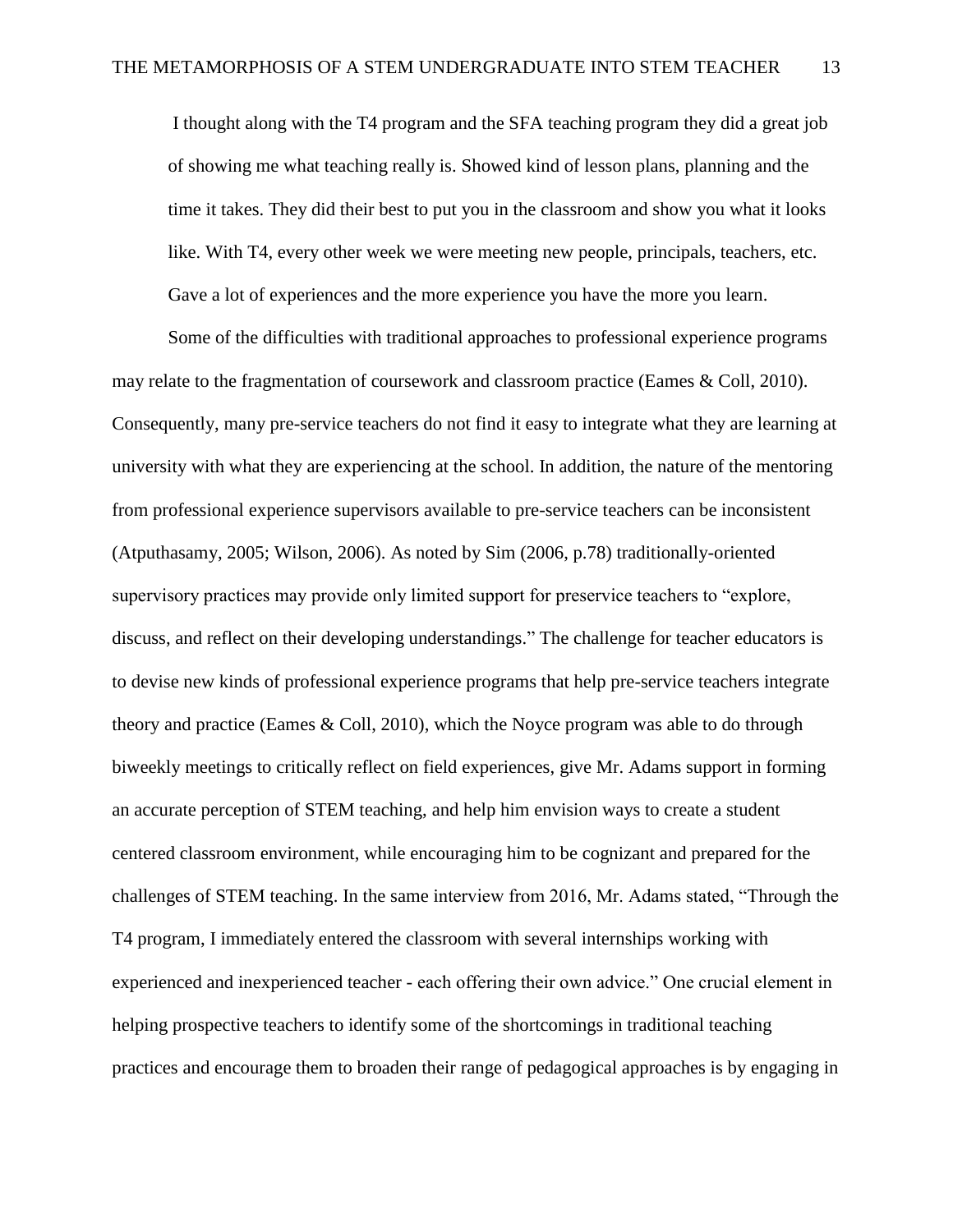critical reflection on the lessons they observe and teach (Chamoso et al., 2012). The Noyce program facilitated regular opportunities for not only observation, but encouraged critical reflection on those observations. It is also important that pre-service teachers are given multiple opportunities to experiment with novel teaching approaches that are perhaps quite different from those they experienced when they were students themselves. In doing so, pre-service teachers will be better able to appreciate the importance of a variety of mathematics pedagogies and reframe their ideas about what constitutes quality learning and teaching (Star & Strickland, 2008).

The Noyce program's support through conference attendance also encouraged Mr. Adams to consistently expand his teaching toolkit, as well as feel comfortable trying new instructional methods and then also providing a layer of support by having an experienced math teacher visit and communicate with him regularly about his expansion of his instructional methods within his classroom. In 2019, Mr. Adams reflected after a conference, "As teachers you will have your ups and downs. Anyone can handle the good times, but the bad time you need a little extra. It is more helpful if that extra push is coming from people who you trust and have been tested with you." He knew from his experiences in the early field experiences that he was going to face a variety of challenges, but he also knew that he had the support of the Noyce faculty and staff, and that he was capable of weathering the challenges he would face. Marder et al. (2018) found that most STEM majors had innacurate perceptions of the aspects of teaching as a career, and those inaccurate perceptions were part of their choice to NOT to pursue teaching as a career. Early field experiences are the antidote to innacurate perceptions of STEM teaching. Mr. Adams beat the persistence to teaching odds.

*Theme 3*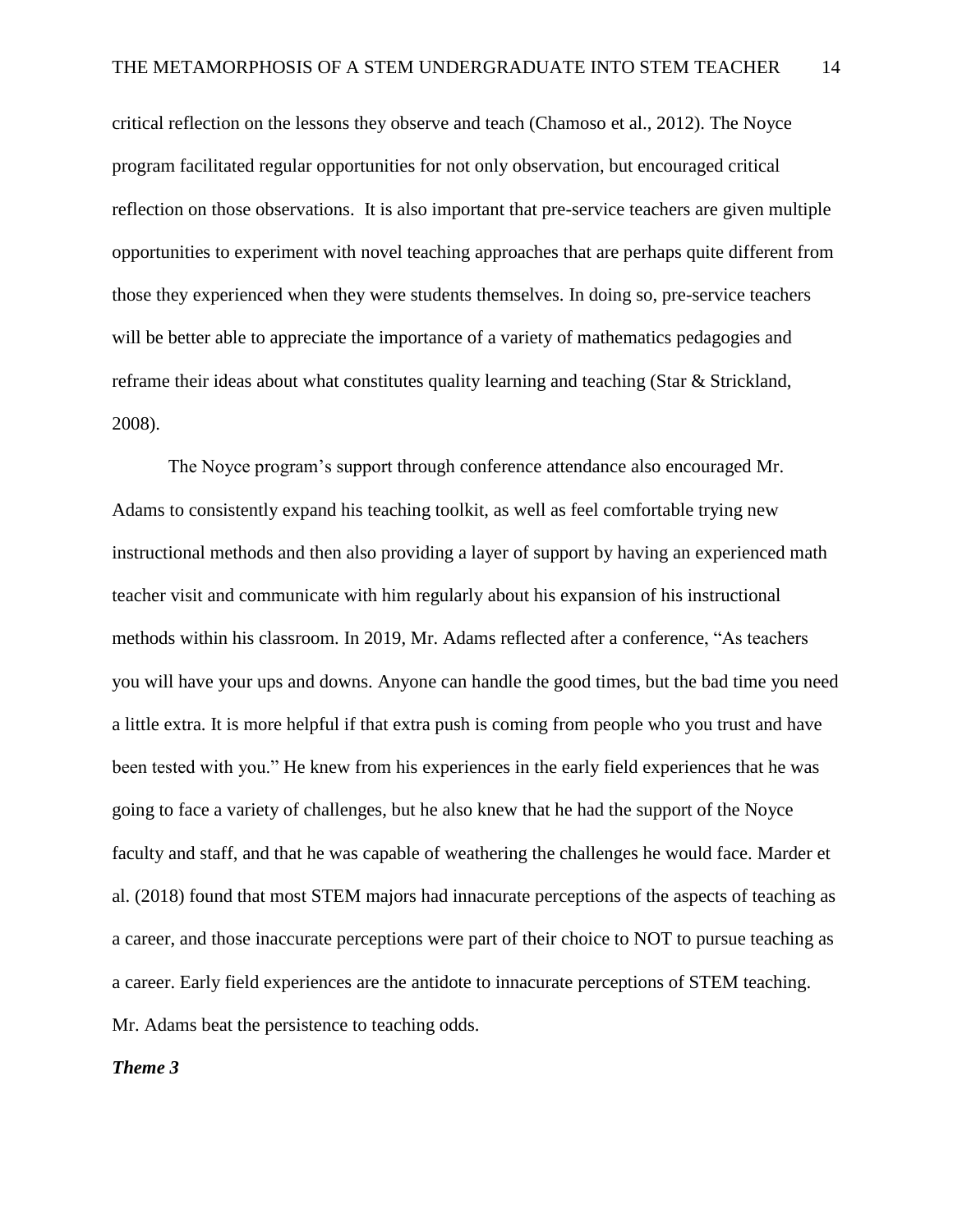Early on, Mr. Adams rejected the traditional hierarchical view of teacher/student relationship, and the Noyce grant gave him the positive feedback he needed to preserve that transgressive perspective in mathematics education.

**Theme 3 Applied.** Within secondary mathematics education, many pre-service teachers have a firm hierarchical traditional viewpoint placing the value of the teacher's knowledge above the value of the student's knowledge. Many times those teachers are unfamiliar with any alternative pedagogical approaches and often create lessons that are teacher centered (Ebby, 2000). The participant entered into the Noyce scholarship believing he should learn equally from his students, a transgressive viewpoint from traditional mathematics teaching (Ebby, 2000). Mr. Adams' student-centered growth mindset allowed him to be reflexive in his instructional and classroom management choices and make changes based on what his students needeed. Within the participants initial interview for the Noyce program in 2012 he stated, "They say teachers are supposed to teach the students, but the students, they teach the teachers too." This same idea was reiterated in a survey in 2016, after his first semester of teaching, when asked about his choices for instructional methods, he said, "However, the people I give the most credit to are my students. I have to understand my students and how they learn. If I can relate the math to them using something they enjoy, I will succeed in teaching them math. Each of my students have different likes and interests, so I get to explore and discover new ways to teach the same concepts to each individualized needs." And again, in an interview, when asked about how he chooses instructional strategies for his classroom, his response was, "It depends on the kids and their personalities". Again, he reflected on his choice to cue in to student needs to make classroom decisions in 2018 when he had to respond to a death within the school community by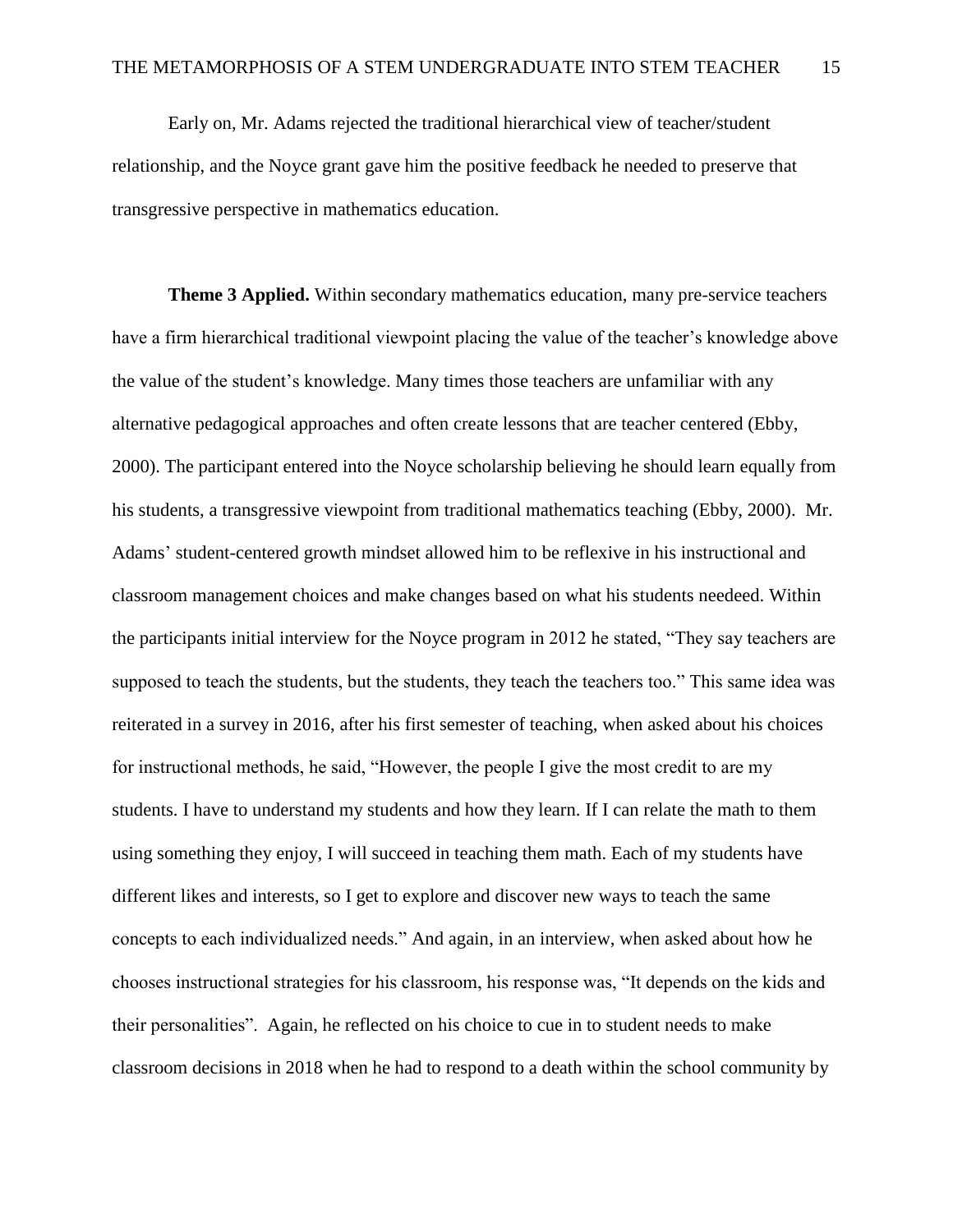changing his instructional plans to meet student needs, he said, "Today, math didn't matter." His instructional choices and lessons are created with the student individual and group needs in mind. Throughout the data, it was evident that he viewed his students as people to learn from, not in a hierarchy, where his role as a teacher was superior to them. Evidence of this was also observed on separate in class observations by a variety of people, his choices of instructional methods based on his students was observed in his class by the school principal during his student teaching semester, his cooperating teacher for his student teaching, the Noyce mentor teacher, a classroom video analysis by an outside observer. In 2016, after Mr. Adams' first year of teaching, his principal stated, "[Mr. Adams] identifies with his students and works proactively to establish positive relationships with them. In doing so, he is also able to find what instructional strategies work best with them." The Noyce program mentoring encouraged Mr. Adams to preserve his transgressive non-heirarchical viewpoint of the student-teacher dynamic in the mathematics classroom throughout his undergraduate experiences and as he transitionted to novice teacher and then as he became an experienced teacher. Mr. Adams beat the employment odds.

# *Theme 4*

The Noyce program removed key barriers for Mr. Adams to achieve certification in a timely manner and without increased financial burden.

**Theme 4 Applied.** The Noyce program was able to break significant barriers in Mr. Adams undergraduate teacher certification process that might have prevented his persistence to teaching certification. Mr. Adams was initially denied admission to the semester of clinical teaching, because his content test results would not have posted before the deadline required by the College of Education. A faculty advocate reached out to the dean of that office and was able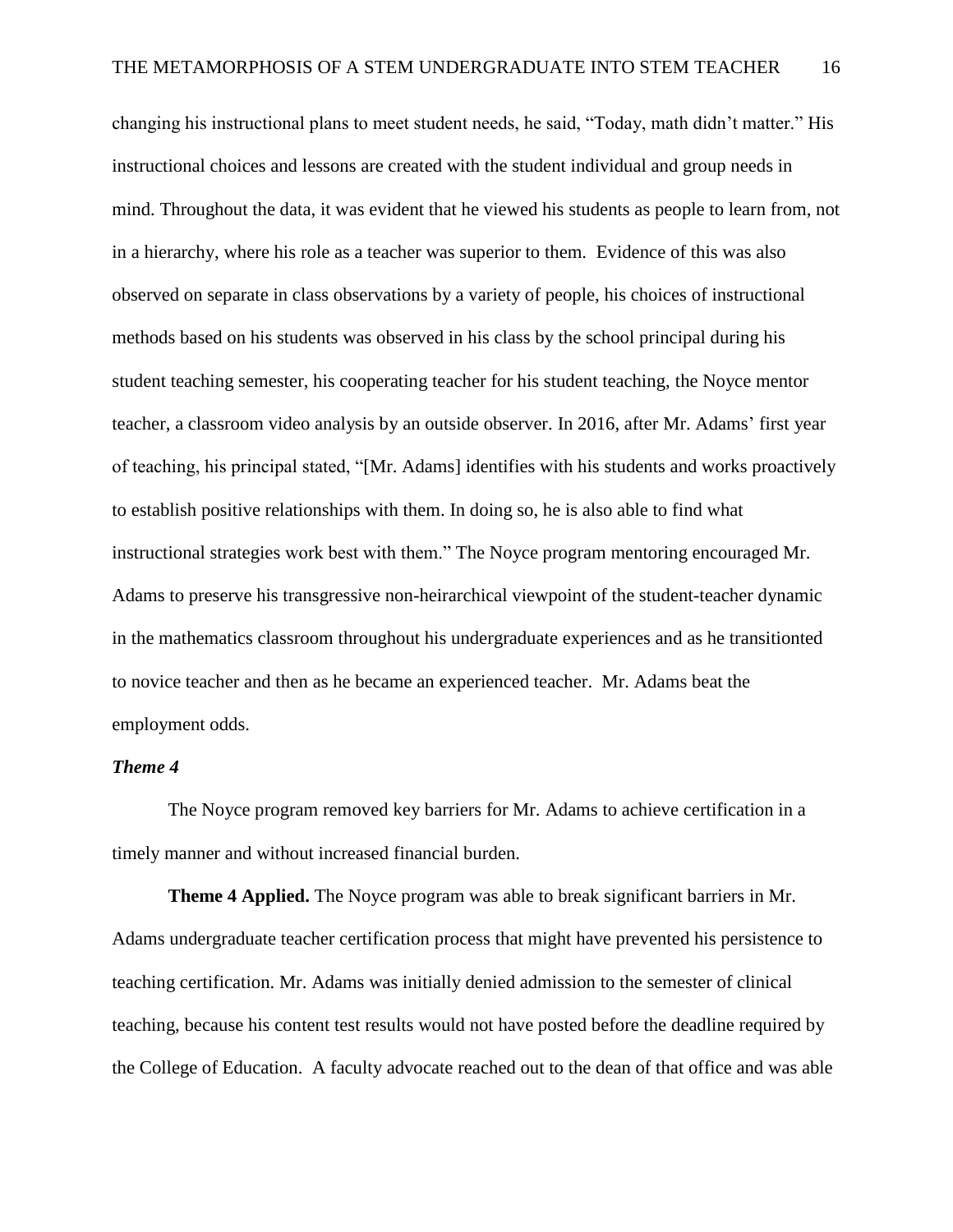to get an exception for him so that he was able to student teach. Had this not occurred he would have had to either sit out for a semester and then reapply to clinical teach, or skip clinical teaching entirely and enter the classroom before beginning alternate certification. This barrier has been proven prohibitive for students pursuing clinical teaching because when they sit out a semester, they then have to reapply to the university, the EPP and incur a repeat of fees already paid. This type of barrier is common in EPP's within Texas because of the many laws surrounding educator preparation that often are not based upon current research in education or higher education. Had this advocacy not have occurred, Texas would have potentially lost a high quality STEM educator. But because of the advocacy for Mr. Adams, he did his clinical teaching in the small rural school district where he is still employed at today.

Finally, the Noyce scholarship money is key in the ability of students from low income backgrounds to successfully achieve teacher certification and also choose to stay as a teacher in rural areas. The beginning salary for a STEM teacher at Mr. Adams' district is around \$34,000 per year. This \$2833/mo paycheck before taxes, mandatory retirement contributions, and health insurance, is low not only compared to the nationwide average, but about \$10,000 lower than the average salary of a teacher in the state of Texas. For many, working as a teacher for a rural district is a significant detractor to rural districts being able to retain teachers (Swaby, 2019) and 39% of Texas teachers work a second job to help pay their bills according to a volunteer survey from the Texas State Teachers Association in 2018 (Texas State Teachers Association, 2018). Mr. Adams will begin his  $5<sup>th</sup>$  year as a mathematics teacher of record at his small rural district in the fall, and will finally be quitting one of his two secondary jobs (as a driver for a mortuary). Teacher turnover rates are not only higher in rural schools, but also in Title 1 schools, and also for STEM teachers (Carver-Thomas & Darling-Hammond, 2017). The Noyce scholarship money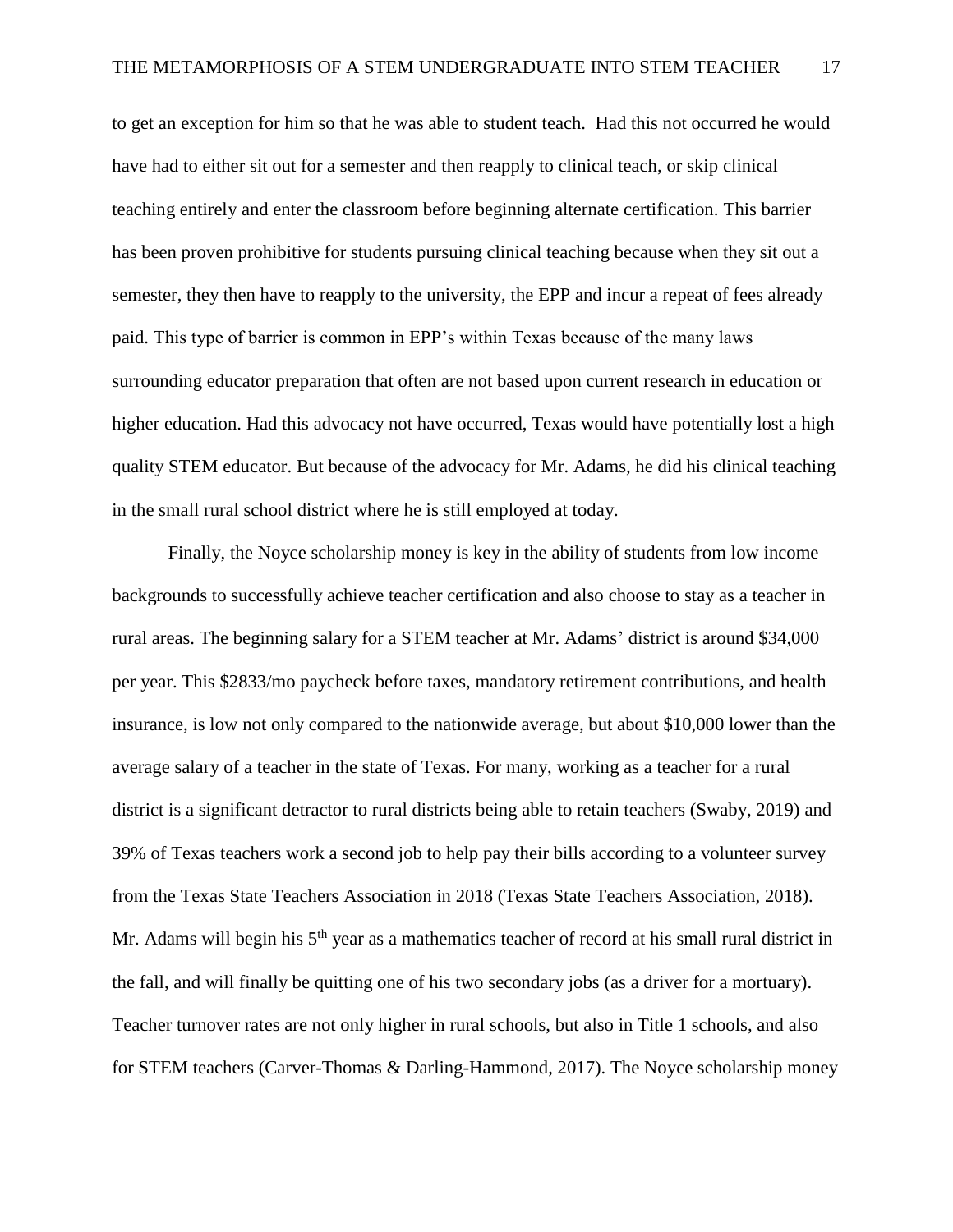allowed Mr. Adams to accept a lower paying job in a district where he is an integral part of the community and feels supported. Mr. Adams and other Noyce reciepeints have often mentioned how the Noyce scholarship money allowed them to begin their teaching career without a massive student loan payment to add in to their monthly teacher's salary budget. We can speculate that one of the reasons Mr. Adams is able to stay in the high needs rural district where he teaches is because his financial situation is better due to the Noyce scholarship compared to many other first year STEM teachers who often work for a year at this small rural school and then move to other schools where salaries are higher. Mr. Adams beat the STEM career change odds.

# **Discussion**

While it is absolutely possible and probable that Mr. Adams could have become a STEM teacher without his participation in the Noyce program, he would have spent extended time in his undergraduate time due to the denial of his clinical teaching application, and would have incurred an increased amount of debt to finish his teacher certifcaiton. Based upon the themes evident in this case, the Noyce program not only supported Mr. Adams during his undergraduate experience, but influenced and supported his own personal framework and vision for what kind of teacher he wanted to be and he has indeed achieved his own personal teaching goals. The scholarship support, early field experiences, the sustained support from faculty and staff mentors, the bi-weekly meetings and community building activities, and the special advocacy for him as an undergraduate were key to him being able to successfully transition from STEM undergraduate to STEM teacher. After he began his job as a STEM teacher, our research findings indicate that the support from the Noyce program continued to provide consistent reinforcement and support for his growth in the classroom not only within his instructional methods, but his weathering challenges and pursuing positive connections with his students. The combination of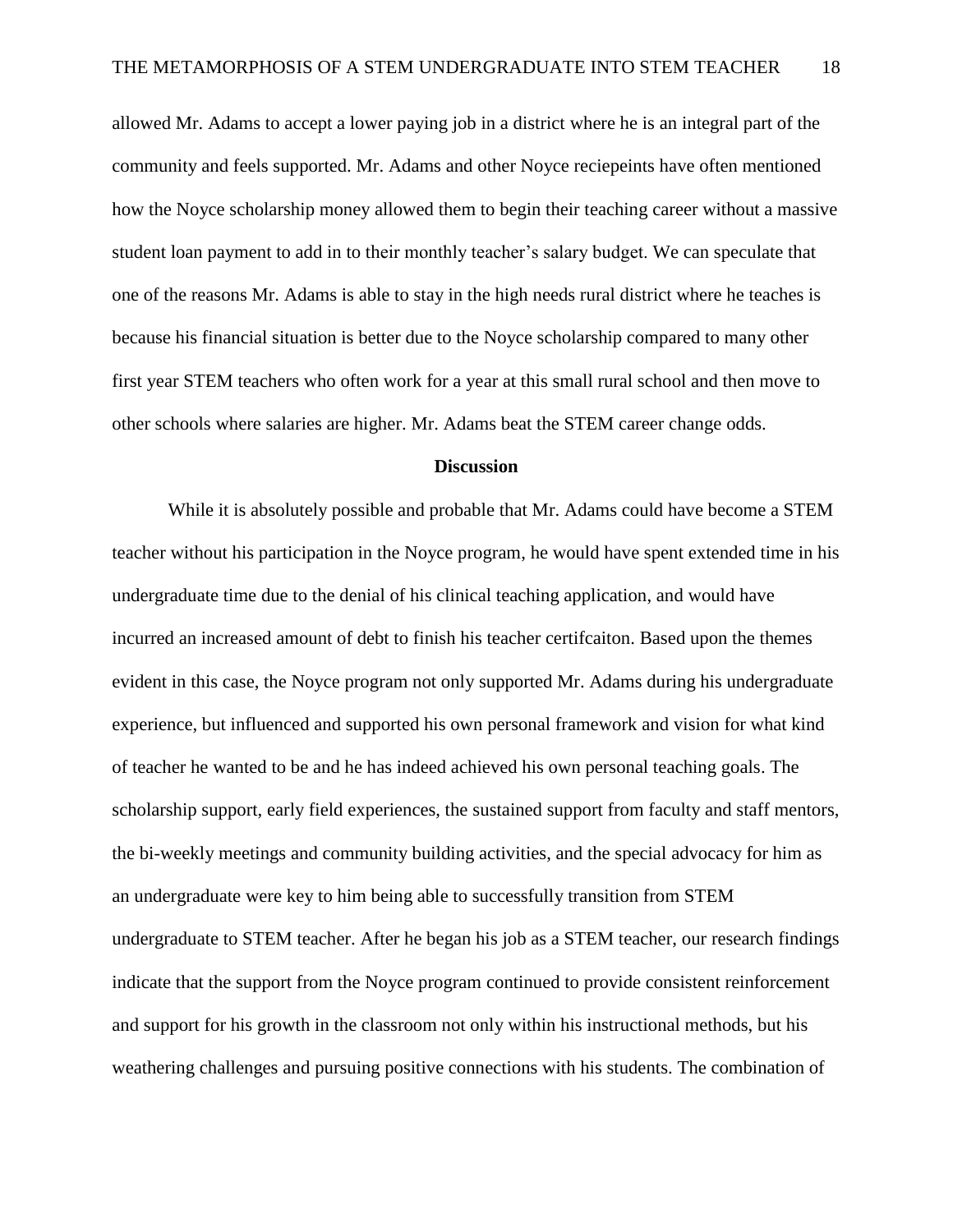the training, mentoring, and financial support from the Noyce program has assisted Mr. Adams in becoming a successful and high quality STEM teacher who has chosen to stay in a Title 1 rural school for 5 years.

# **Conclusion**

Carver-Thomas and Darling-Hammond (2017) recommend that in order to decrease teacher turnover specifically in STEM teaching fields, teachers need to be able to be prepared in programs that provide high quality mentoring and induction, and they need to be offered scholarships that reduce the debt burden of teaching. Marder et al. (2018) state that financial incentives would increase the interest in teaching for 80% of STEM majors and that most STEM majors have inaccurate perceptions of teaching and compensation for choosing teaching as a career. The Noyce program provides financial support, high quality long-term mentoring, and critical reflection combined with early intensive field experiences. The findings from this study indicate that the Noyce program indeed works to prepare high quality STEM teachers in a profoundly individualized way, gives them a longitudinal mentoring support system from undergraduate experiences to years after graduation, and removes key barriers to persist to teacher certification and stay in high-needs areas such as Title 1 and rural schools. The case study of Mr. Adams can serve as an example of how programs can structure and facilitate critical reflection, long term mentoring, and after-graduation support in combination with systemic institutional and financial supports to prepare and retain high quality STEM teachers in rural areas.

*This material is based upon work supported by the National Science Foundation under Grant Nos. 1136416, 1556983, and 1557295. Any opinions, findings, conclusions or recommendations expressed in this material are those of the author(s) and do not necessarily reflect the views of the National Science Foundation.*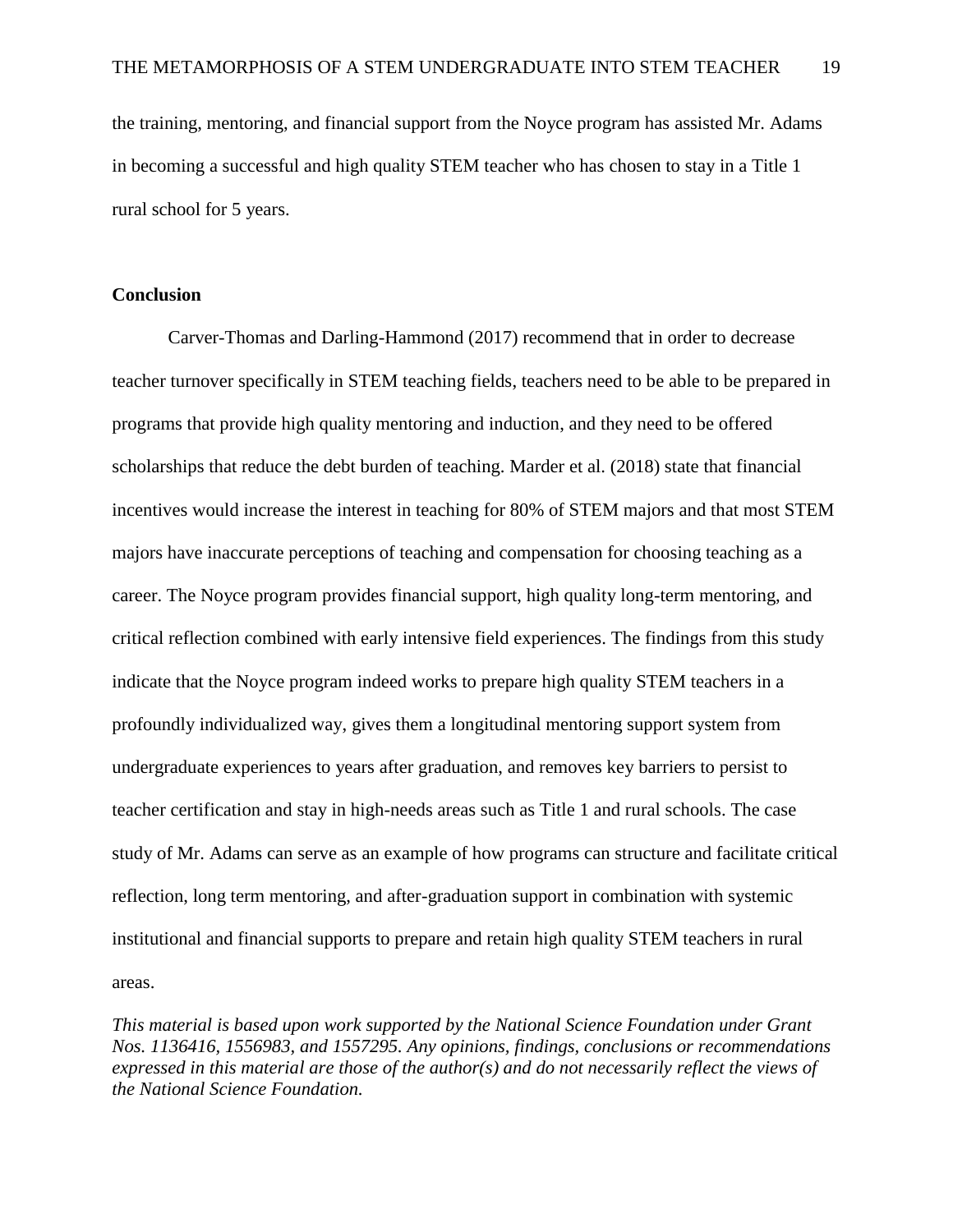#### **References**

- Appleton, C. (2011). 'Critical Friends', Feminism and integrity: A reflection on the use of critical friends as a research tool to support researcher integrity and reflexivity in qualitative research studies. *Women in Welfare Education, 10*, 1–13.
- Carver-Thomas, D. & Darling-Hammond, L. (2017). *Teacher turnover: Why it matters and what wecandoaboutit.*LearningPolicyInstitute.https://learningpolicyinstitute.org/sites/default/fil es/productfiles/Teacher\_Turnover\_REPORT.pdf
- Catalyst. (2019, June 14). *Women in science, technology, engineering, and mathematics (STEM): Quicktake*.https://web.archive.org/web/20200614060516/https://www.catalyst.org/researc h/women-in-science-technology-engineering-and-mathematics-stem/
- Creswell, J. W., Hanson, W. E., Clark Plano, V. L., & Morales, A. (2007). Qualitative research designs: Selection and implementation. *The counseling psychologist*, *35*(2), 236–264.
- Darling-Hammond, L. (2010). Teacher education and the American future. *Journal of teacher education*, *61*(1-2), 35–47.
- Ebby, C. B. (2000). Learning to teach mathematics differently: The interaction between coursework and fieldwork for preservice teachers. *Journal of Mathematics Teacher Education, 3*, 69–97.
- Ely, M., Anzul, M., Downing, M., & Vinz, R. (1997). *On writing qualitative research: Living by words.* Psychology Press.
- Erlandson, D. A., Harris, E. L., Skipper, B. L., & Allen, S. D. (1993). *Doing naturalistic inquiry: A guide to methods*. Sage.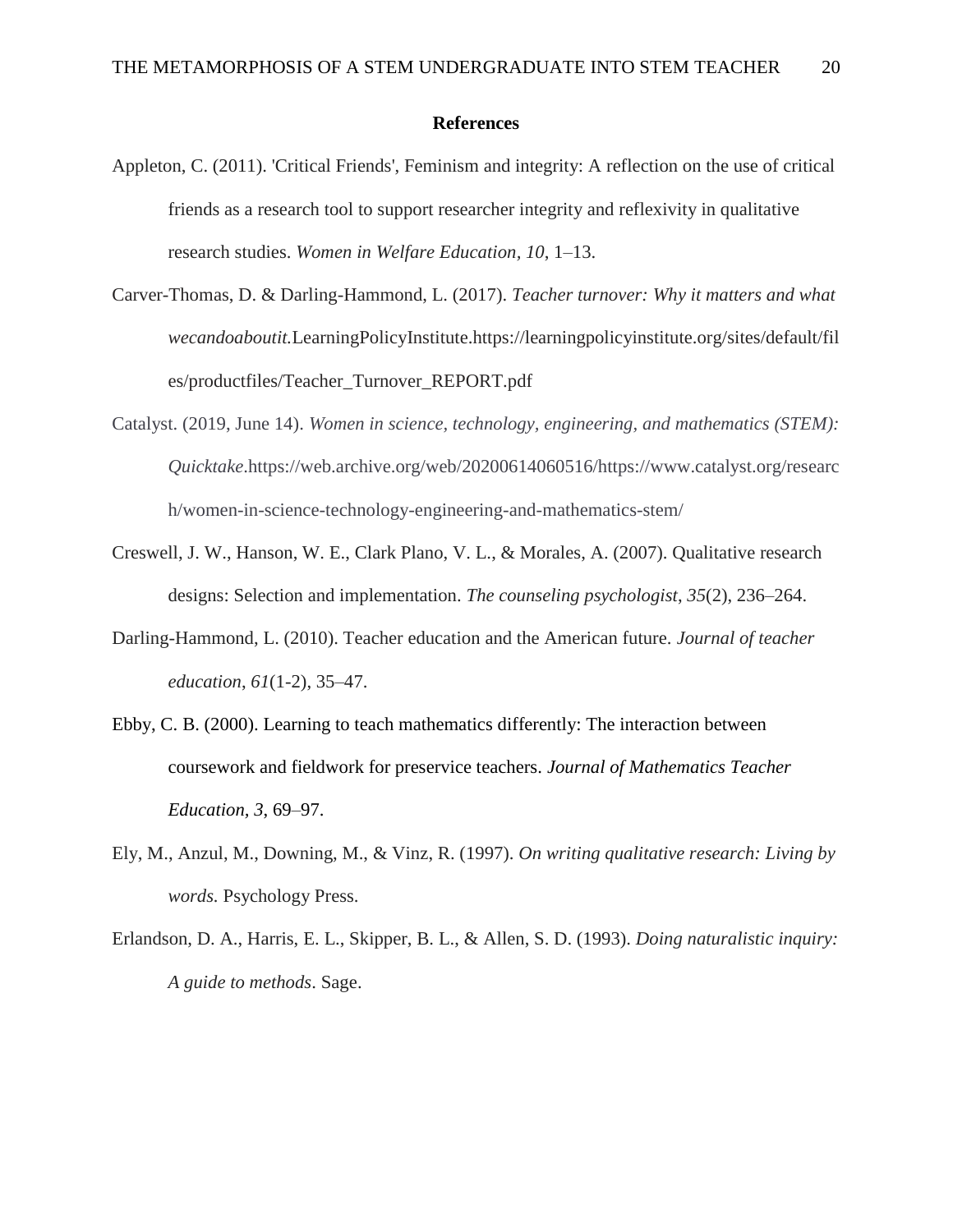- Frisby, B. N., Slone, A. R., & Bengu, E. (2017). Rapport, motivation, participation, and perceptions of learning in US and Turkish student classrooms: A replication and cultural comparison. *Communication Education, 66*(2), 183–195.
- Hubbard, K. E., Beverly, L. L., Cross, C. J., & Mitchell, J. L. (2018). Where'd they go? Sustaining and growing interest in mathematics teaching. In, *Proceedings of the 46th Annual Meeting of the Research Council on Mathematics Learning* (pp. 140-147). Research CouncilofMathematicsLearning.https://www.rcmlmath.org/assets/ Proceedings/RCML\_Proceedings%202019%20Final%20Edits%209%209%202019.pdf
- Hyett, N., Kenny, A., & Dickson-Swift, V. (2014). Methodology or method? A critical review of qualitative case study reports. *International Journal of Qualitative Studies on Health and Well-being, 9*(1), Article 23606. doi: 10.3402/qhw.v9.23606
- Guba, E. G., & Lincoln, Y. S. (1981). *Effective evaluation: Improving the usefulness of evaluation results through responsive and naturalistic approaches*. Jossey-Bass.
- Marder, M., Brown, R. C., & Plisch, M. (2017). Recruiting teachers in high-needs STEM fields. American PhysicalSocietyPanelonPublicAffairs.https://www.aps.org/policy/reports/popareports/upload/POPASTEMReport.pdf
- Milgrom-Elcott, T. (2019, May 30). There's a nationwide STEM teacher shortage. Will it cost us thenextEinstein?Forbes.https://www.forbes.com/sites/taliamilgromelcott/2019/05/30/ther es-a-nationwide-stem-teacher-shortage-will-it-cost-us-the-next-einstein/#62fbb13260cf.

National Academy of Sciences, National Academy of Engineering, & Institute of Medicine. (2010). *Rising Above the Gathering Storm, Revisited: Rapidly Approaching Category 5.*  https://www.nap.edu/catalog/12999/rising-above-the-gathering-storm-revisited-rapidlyapproaching-category-5